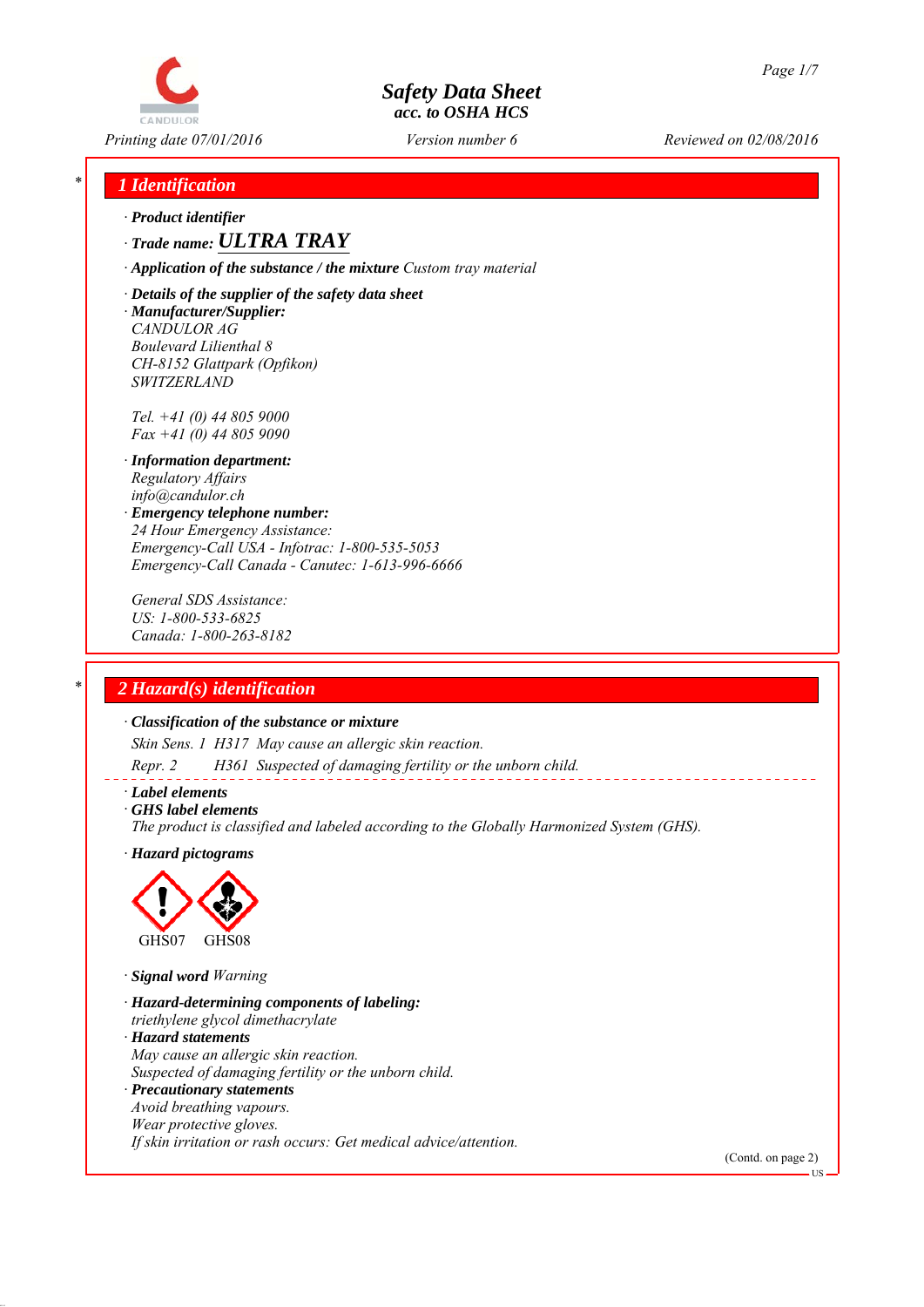*Printing date 07/01/2016 Reviewed on 02/08/2016 Version number 6*

*Trade name: ULTRA TRAY*



| $\cdot$ Dangerous components: |                                                                              |                                      |  |
|-------------------------------|------------------------------------------------------------------------------|--------------------------------------|--|
|                               | $CAS: 109-16-0$ triethylene glycol dimethacrylate                            | $\frac{2.5}{5}$ 2.5 $\frac{10\%}{5}$ |  |
|                               | $\overline{CAS:}$ 75980-60-8 diphenyl(2,4,6-trimethylbenzoyl)phosphine oxide | $0.1 - 2.5\%$                        |  |

## *4 First-aid measures*

*∙ Description of first aid measures*

*∙ After inhalation:*

*Supply fresh air and to be sure call for a doctor.*

*In case of unconsciousness place patient stably in side position for transportation.*

*∙ After skin contact:*

*Rinse with water.*

*If skin irritation continues, consult a doctor.*

*∙ After eye contact: Rinse opened eye for several minutes under running water. Then consult a doctor.*

*∙ After swallowing: Seek medical treatment.*

*∙ Information for doctor:*

*∙ Most important symptoms and effects, both acute and delayed No further relevant information available.*

*∙ Indication of any immediate medical attention and special treatment needed*

*No further relevant information available.*

# *5 Fire-fighting measures*

- *∙ Extinguishing media*
- *∙ Suitable extinguishing agents:*
- *CO2, extinguishing powder or water spray. Fight larger fires with water spray or alcohol resistant foam.*
- *∙ Special hazards arising from the substance or mixture No further relevant information available.*
- *∙ Advice for firefighters*

*∙ Protective equipment: No special measures required.*

(Contd. on page 3)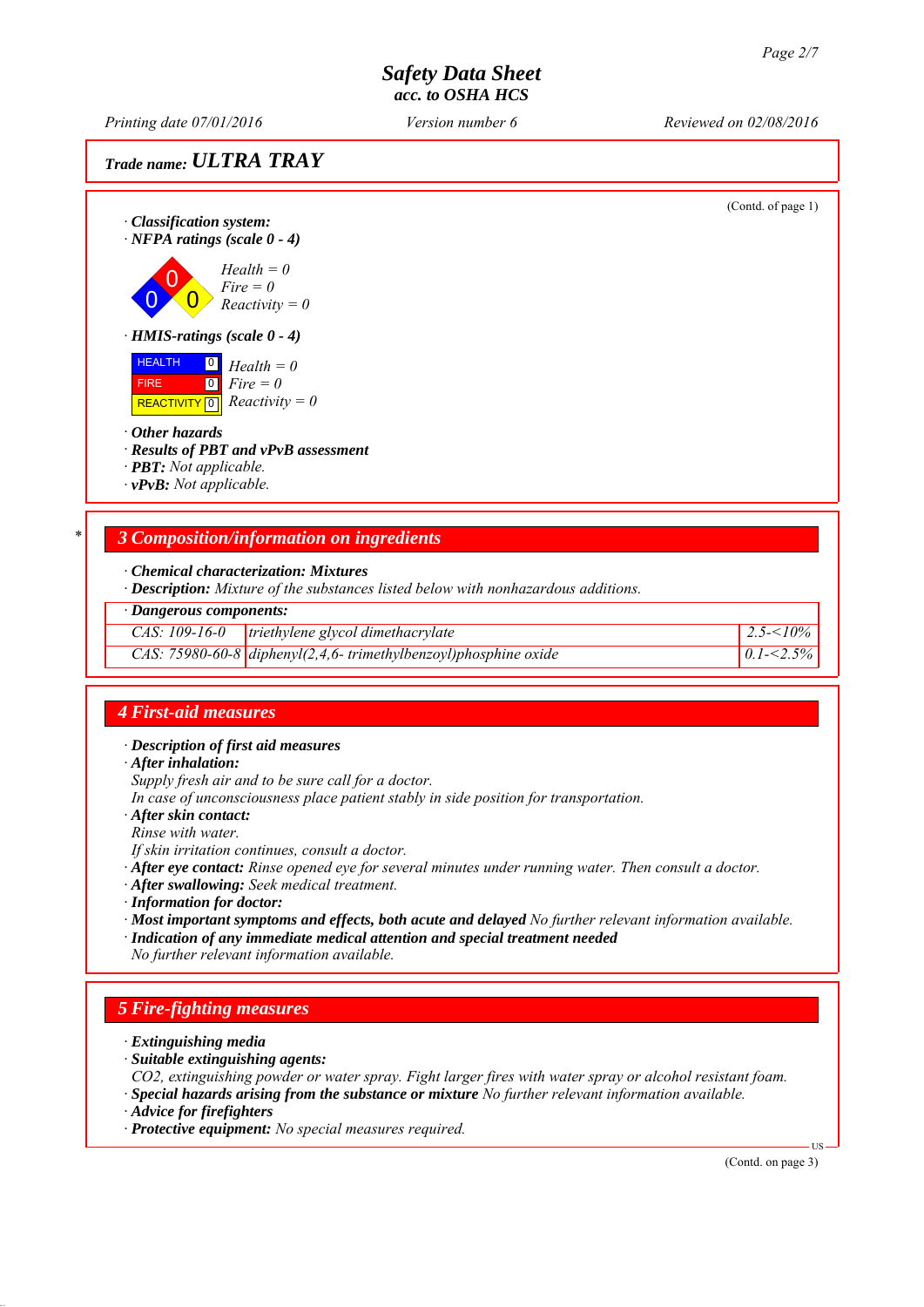*Printing date 07/01/2016 Reviewed on 02/08/2016 Version number 6*

# *Trade name: ULTRA TRAY*

(Contd. of page 2)

## *6 Accidental release measures*

- *∙ Personal precautions, protective equipment and emergency procedures Ensure adequate ventilation*
- *∙ Environmental precautions: Do not allow to enter sewers/ surface or ground water.*
- *∙ Methods and material for containment and cleaning up: Pick up mechanically.*
- *∙ Reference to other sections*
- *See Section 7 for information on safe handling.*
- *See Section 8 for information on personal protection equipment.*
- *See Section 13 for disposal information.*

## *7 Handling and storage*

## *∙ Handling:*

- *∙ Precautions for safe handling Only adequately trained personnel should handle this product. For use in dentistry only.*
- *∙ Information about protection against explosions and fires: No special measures required.*
- *∙ Conditions for safe storage, including any incompatibilities*
- *∙ Storage:*
- *∙ Requirements to be met by storerooms and receptacles: Store only in the original receptacle.*
- *∙ Information about storage in one common storage facility: Not required.*
- *∙ Further information about storage conditions: Protect from exposure to the light. Protect from heat and direct sunlight.*
- *Keep receptacle tightly sealed.*

*∙ Specific end use(s) No further relevant information available.*

# *8 Exposure controls/personal protection*

- *∙ Additional information about design of technical systems: No further data; see item 7.*
- *∙ Control parameters*
- *∙ Components with limit values that require monitoring at the workplace:*
- *The product does not contain any relevant quantities of materials with critical values that have to be monitored at the workplace.*
- *∙ Additional information: The lists that were valid during the creation were used as basis.*
- *∙ Exposure controls*
- *∙ Personal protective equipment:*
- *∙ General protective and hygienic measures:*
- *Usual hygienic measures for dental practice and dental laboratories.*
- *Keep away from foodstuffs, beverages and feed.*
- *Wash hands before breaks and at the end of work.*
- *Avoid contact with the skin.*
- *∙ Breathing equipment: Not required.*
- *∙ Protection of hands:*



*Protective gloves*

*After use of gloves apply skin-cleaning agents and skin cosmetics.*

## *∙ Material of gloves*

*The selection of the suitable gloves does not only depend on the material, but also on further marks of quality and varies from manufacturer to manufacturer. As the product is a preparation of several substances, the*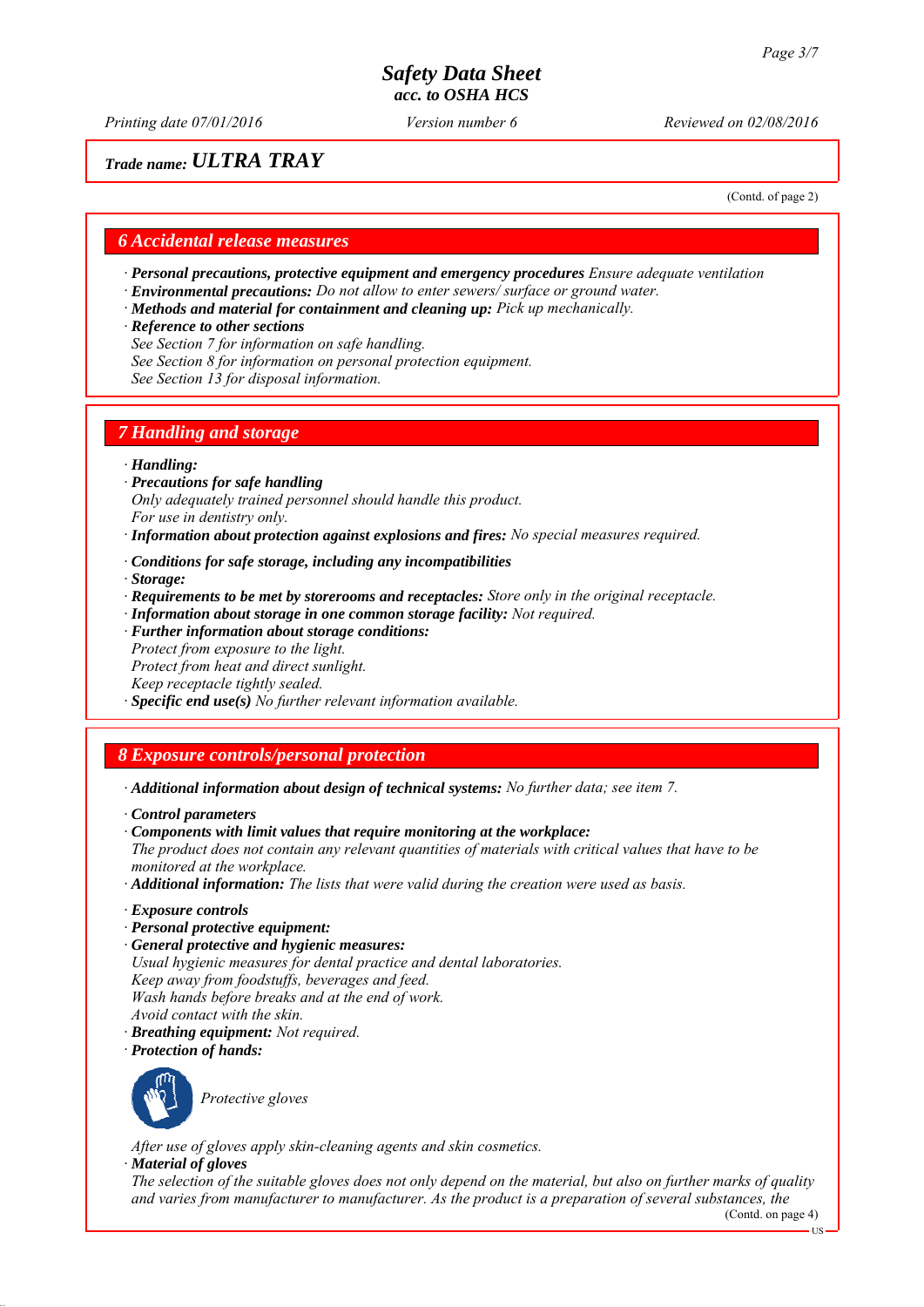*Printing date 07/01/2016 Reviewed on 02/08/2016 Version number 6*

(Contd. of page 3)

# *Trade name: ULTRA TRAY*

*resistance of the glove material can not be calculated in advance and has therefore to be checked prior to the application.*

*∙ Penetration time of glove material The exact break through time has to be found out by the manufacturer of the protective gloves and has to be observed.*

*∙ Eye protection: Not required.*

## *9 Physical and chemical properties*

| · Information on basic physical and chemical properties<br><b>General Information</b> |                                               |  |  |
|---------------------------------------------------------------------------------------|-----------------------------------------------|--|--|
| $\cdot$ Appearance:                                                                   |                                               |  |  |
| Form:                                                                                 | Like plastic                                  |  |  |
| Color:                                                                                | According to product specification            |  |  |
| $\cdot$ Odor:                                                                         | Characteristic                                |  |  |
| · Odor threshold:                                                                     | Not determined.                               |  |  |
| $\cdot$ pH-value:                                                                     | Not determined.                               |  |  |
| Change in condition                                                                   |                                               |  |  |
| Melting point/Melting range:                                                          | Undetermined.                                 |  |  |
| <b>Boiling point/Boiling range:</b>                                                   | Undetermined.                                 |  |  |
| · Flash point:                                                                        | Not applicable.                               |  |  |
| · Flammability (solid, gaseous):                                                      | Not applicable.                               |  |  |
| · Auto igniting:                                                                      | Product is not selfigniting.                  |  |  |
| · Danger of explosion:                                                                | Product does not present an explosion hazard. |  |  |
| · Explosion limits:                                                                   |                                               |  |  |
| Lower:                                                                                | Not determined.                               |  |  |
| <b>Upper:</b>                                                                         | Not determined.                               |  |  |
| · Vapor pressure:                                                                     | Not determined.                               |  |  |
| $\cdot$ Density:                                                                      | Not determined.                               |  |  |
| · Relative density                                                                    | Not determined.                               |  |  |
| · Vapor density                                                                       | Not determined.                               |  |  |
| $\cdot$ Evaporation rate                                                              | Not determined.                               |  |  |
| · Solubility in / Miscibility with                                                    |                                               |  |  |
| Water:                                                                                | Nearly insoluble.                             |  |  |
| · Partition coefficient (n-octanol/water): Not determined.                            |                                               |  |  |
| · Viscosity:                                                                          |                                               |  |  |
| Dynamic:                                                                              | Not determined.                               |  |  |
| Kinematic:                                                                            | Not determined.                               |  |  |
| $\cdot$ Other information                                                             | No further relevant information available.    |  |  |

## *10 Stability and reactivity*

*∙ Reactivity No further relevant information available.*

*∙ Chemical stability*

*Stable under normal handling and storage conditions. Photoreactive (Danger of polymerization).*

*∙ Thermal decomposition / conditions to be avoided: No decomposition if used according to specifications.*

(Contd. on page 5)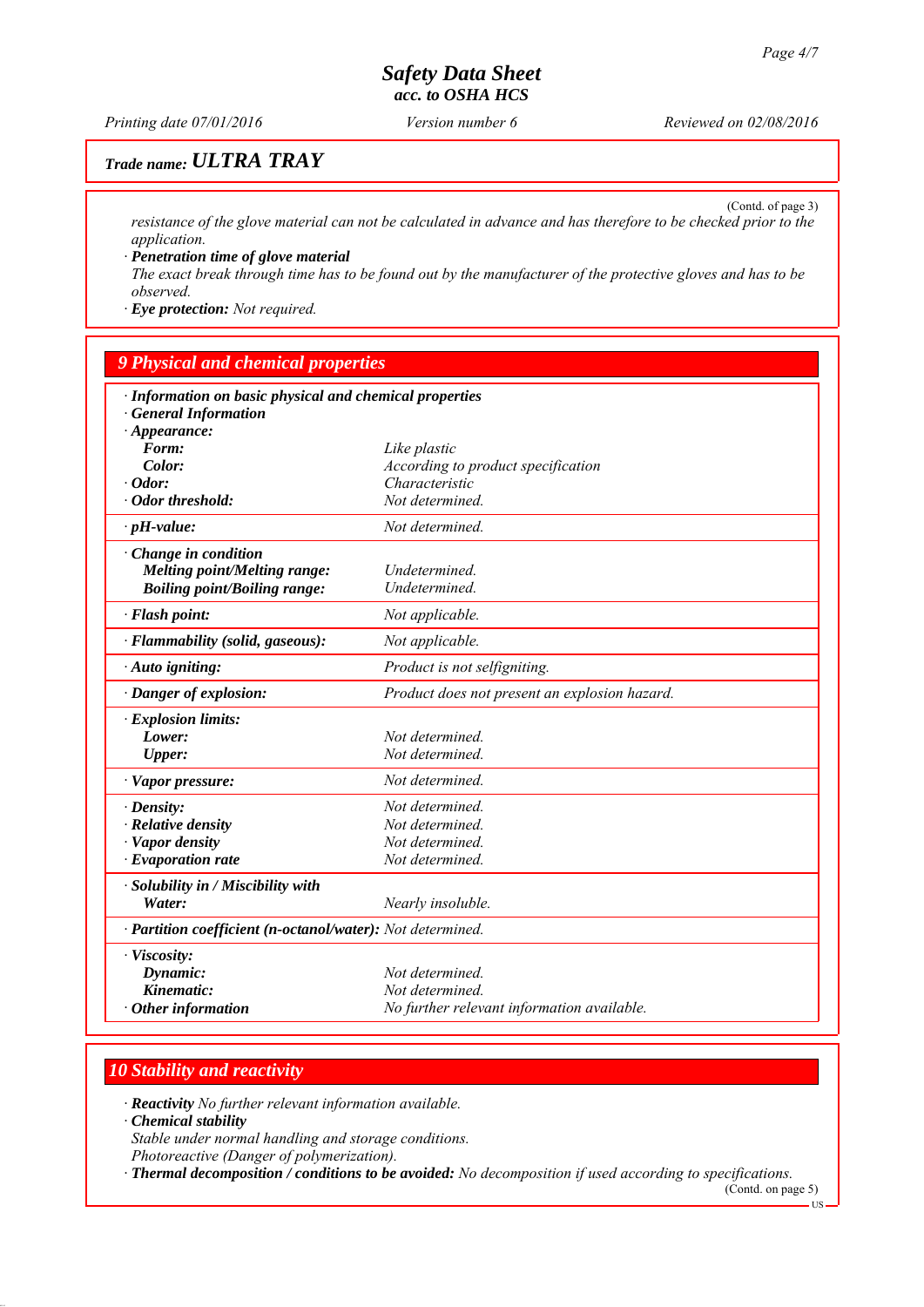*Printing date 07/01/2016 Reviewed on 02/08/2016 Version number 6*

(Contd. of page 4)

# *Trade name: ULTRA TRAY*

*∙ Possibility of hazardous reactions No dangerous reactions known.*

*∙ Conditions to avoid*

*Keep away from heat and direct sunlight.*

*Protect from exposure to the light.*

- *∙ Incompatible materials: No further relevant information available.*
- *∙ Hazardous decomposition products: None under normal conditions of storage and use.*

## *\* 11 Toxicological information*

### *∙ Information on toxicological effects*

*∙ Acute toxicity:*

- *∙ on the skin: No irritant effect.*
- *∙ on the eye: No irritating effect.*
- *∙ Sensitization: Sensitization possible through skin contact.*
- *∙ Additional toxicological information: No further relevant information available.*

### *∙ Carcinogenic categories*

*∙ NTP (National Toxicology Program)*

*None of the ingredients is listed.*

*∙ OSHA-Ca (Occupational Safety & Health Administration)*

*None of the ingredients is listed.*

## *12 Ecological information*

- *∙ Toxicity*
- *∙ Aquatic toxicity: No further relevant information available.*
- *∙ Persistence and degradability No further relevant information available.*
- *∙ Behavior in environmental systems:*
- *∙ Bioaccumulative potential No further relevant information available.*
- *∙ Mobility in soil No further relevant information available.*
- *∙ Additional ecological information:*
- *∙ General notes:*

*Water hazard class 1 (Self-assessment): slightly hazardous for water*

*Do not allow undiluted product or large quantities of it to reach ground water, water course or sewage system.*

- *∙ Results of PBT and vPvB assessment*
- *∙ PBT: Not applicable.*
- *∙ vPvB: Not applicable.*
- *∙ Other adverse effects No further relevant information available.*

## *13 Disposal considerations*

- *∙ Waste treatment methods*
- *∙ Recommendation:*

*Take to an approved landfill or a waste incineration plant, under conditions approved by the local authority.*

- *∙ Uncleaned packagings:*
- *∙ Recommendation: Disposal must be made according to official regulations.*

(Contd. on page 6)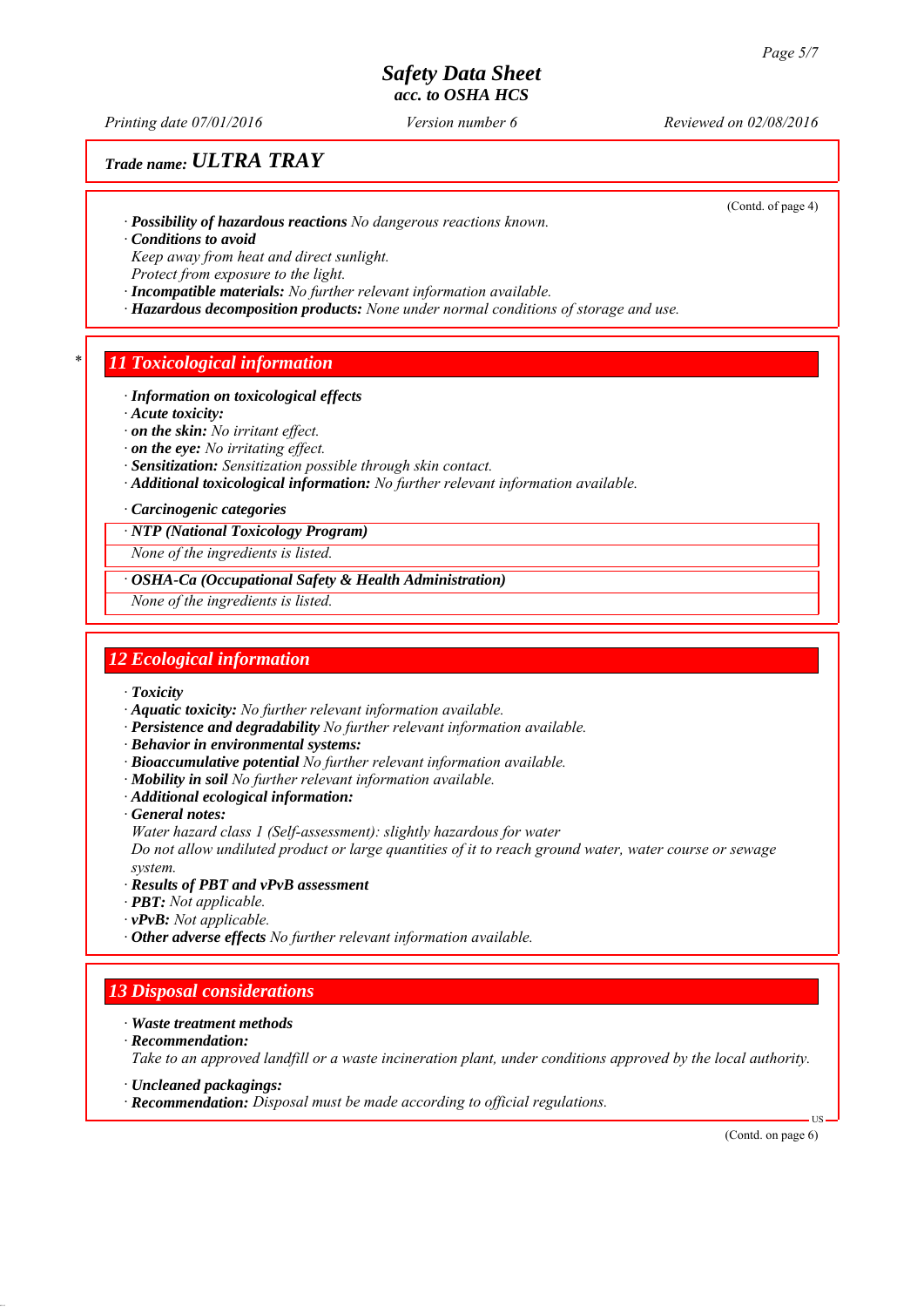(Contd. of page 5)

# *Trade name: ULTRA TRAY*

*14 Transport information ∙ UN-Number ∙ DOT, ADR,RID,ADN, ADN, IMDG, IATA Void ∙ UN proper shipping name ∙ DOT, ADR,RID,ADN, ADN, IMDG, IATA Void ∙ Transport hazard class(es) ∙ DOT, ADR,RID,ADN, ADN, IMDG, IATA ∙ Class Void ∙ Packing group ∙ DOT, ADR,RID,ADN, IMDG, IATA Void ∙ Environmental hazards: ∙ Marine pollutant: No ∙ Special precautions for user Not applicable. ∙ Transport in bulk according to Annex II of MARPOL73/78 and the IBC Code Not applicable. ∙ Transport/Additional information: Product is not classified as a dangerous good for transport (ADR, IMDG, IATA). ∙ UN "Model Regulation": Void*

# *15 Regulatory information*

*∙ Safety, health and environmental regulations/legislation specific for the substance or mixture*

*∙ Sara*

*∙ Section 355 (extremely hazardous substances):*

*None of the ingredients is listed.*

*∙ Section 313 (Specific toxic chemical listings):*

*None of the ingredients is listed.*

*∙ TSCA (Toxic Substances Control Act):*

*All ingredients are listed.*

*∙ Proposition 65*

*∙ Chemicals known to cause cancer:*

*None of the ingredients is listed.*

*∙ Chemicals known to cause reproductive toxicity for females:*

*None of the ingredients is listed.*

*∙ Chemicals known to cause reproductive toxicity for males:*

*None of the ingredients is listed.*

*∙ Chemicals known to cause developmental toxicity:*

*None of the ingredients is listed.*

*∙ Carcinogenic categories*

*∙ EPA (Environmental Protection Agency)*

*None of the ingredients is listed.*

(Contd. on page 7)

US